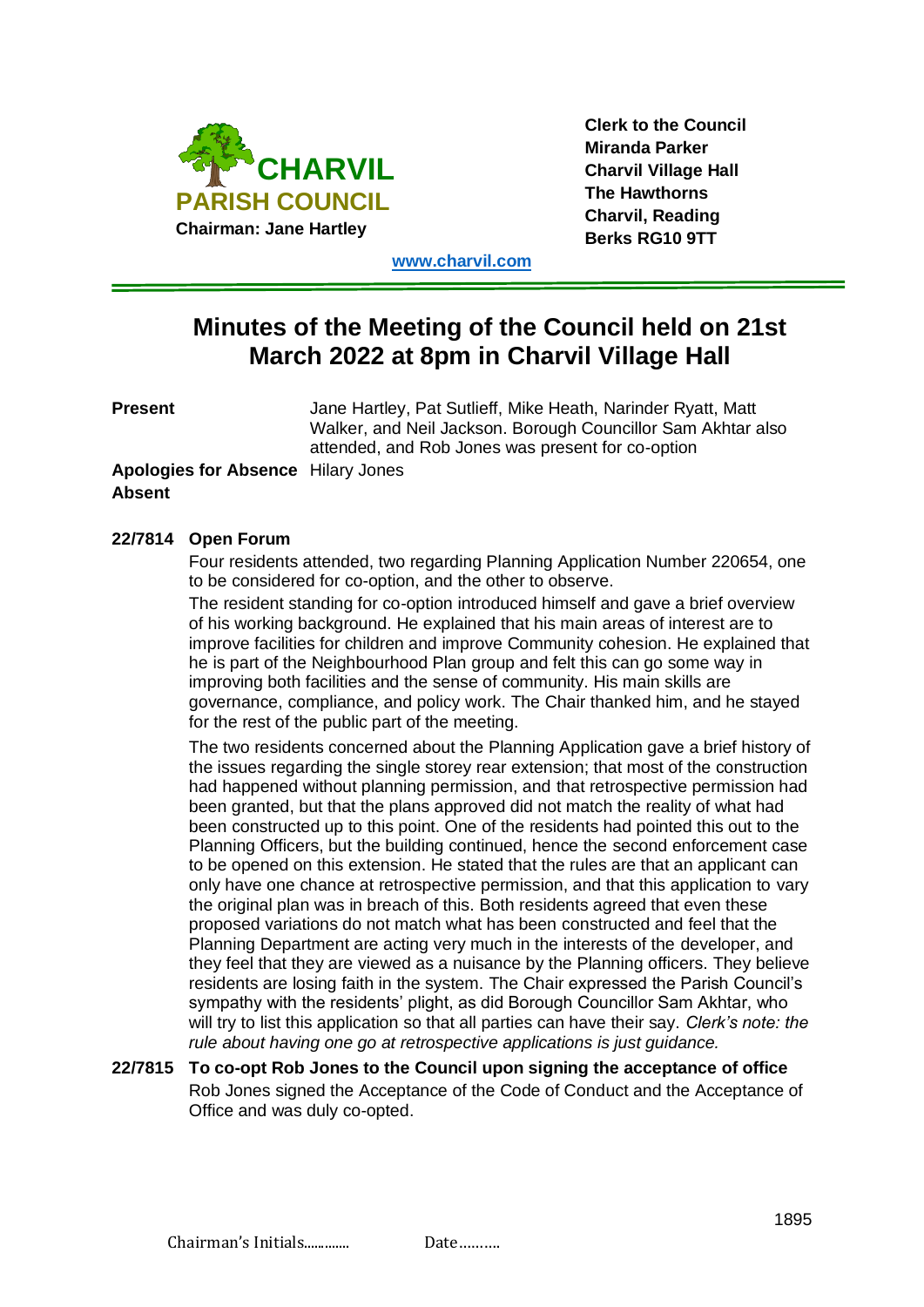## **22/7816 Declarations of Interest**

Councillor Ryatt stated that he was the applicant for the two planning applications concerning Uplands, and lives next door to Iffliegh, which also has a planning application to be considered.

Councillor Jackson declared that he was one of the residents who would be receiving the letter to be discussed regarding East Park Farm.

#### **22/7817 Minutes of the Council Meeting of the 14th of February were approved**

#### **Finance**

#### **22/7818 Finance Reports**

It was resolved to recommend approval of the reports which was done unanimously.

#### **22/7819 Authorisation of Payments**

It was resolved to recommend approval of the payments of invoices, which was carried unanimously.

£61.94 to Aquacare £108.45 to the Assistant Clerk £540 to Arborfield Tree Care £1451.96 to Berkshire Pension Fund £38.41 to the Village Warden £38.33 to British Gas Services Ltd £820.80 to Edge IT Systems Ltd £56.45 to Everflow £110.50 to Grundon £268.60 to Herald Graphics £92.54 to the Clerk £422.54 to MKR Electrical Services Ltd £10 to the Caretaker £45 to the Open Spaces Society £357.54 to Smartest Energy £28.75 to Scottish & Southern Energy £1031.11 to Sunshine Commercial Services £110.35 to Tivoli Group Ltd £1500 to Twyford District Youth and Community Centre £3805.15 in Payroll

- **22/7820 To note the much-delayed pay agreement with central government to increase local government pay rates by 1.75% and that this will need to be implemented this month, backdated to April 2021** - This was noted.
- **22/7821 To note the increased costs from the grounds' maintenance company** This was noted, and it was decided that Council should review whether to re-tender for this contract for 2023-24 in November or December of this year.
- **22/7822 To approve the cost of further tidying of the bushes on the border between the houses and park at East Park Farm** – it was resolved to approve this which was passed unanimously.

#### **22/7823 Planning, Environment and Highways Committee (PEH)** The following planning applications were considered

- 220533 Application for the proposed erection of a garden room with decking at 20 Canberra Lake Way – no Parish Council comment
- 22029 Application for the proposed erection of a two-storey front extension, insertion of 1 no. dormer and 2 no. rooflights to facilitate conversion of the loft to habitable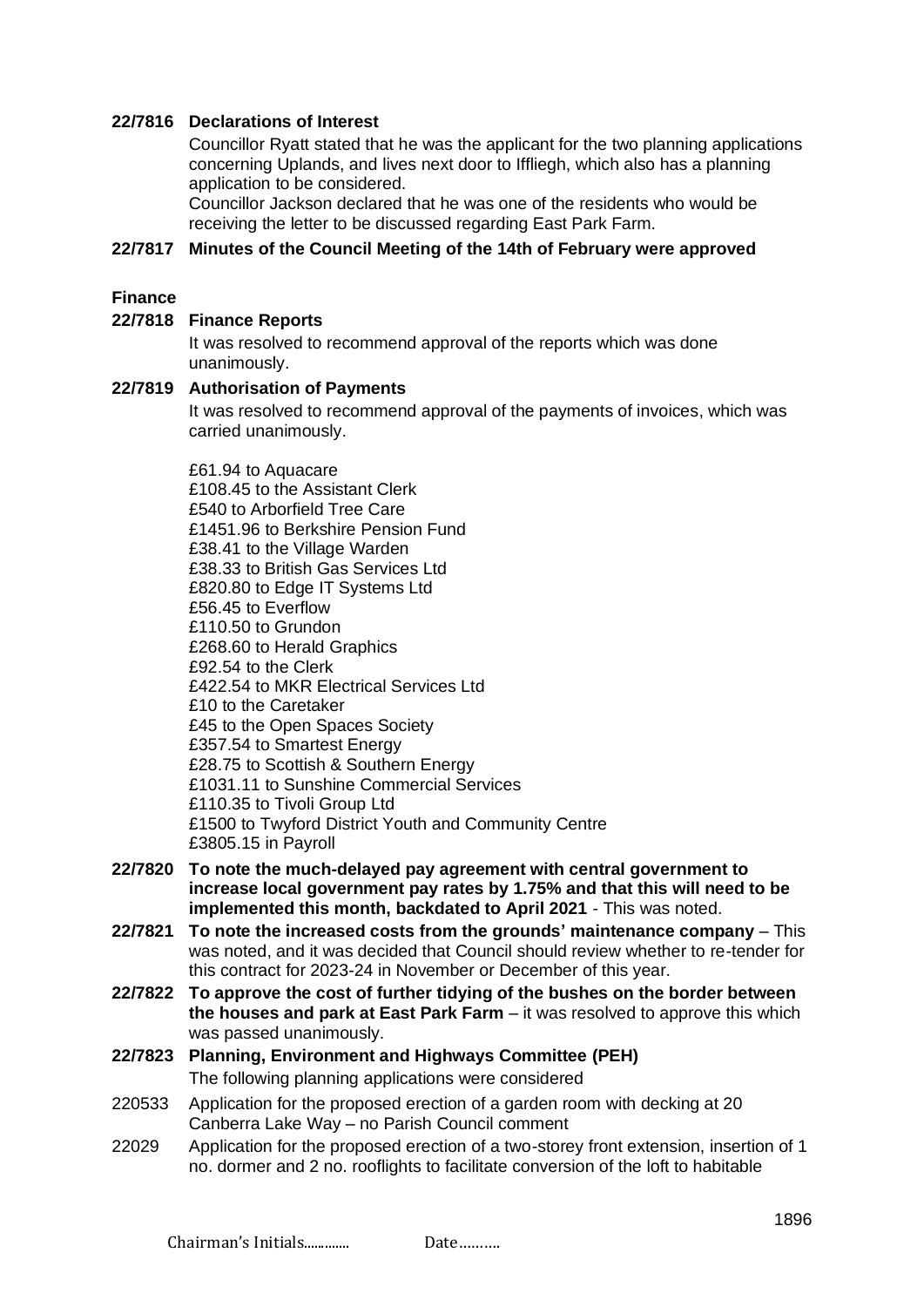accommodation following demolition of rear chimney at Uplands, Park Lane – no Parish Council comment

- 220268 Application for the proposed erection of a first-floor side extension, garage conversion and insertion of 1 no. dormer and 2no. rooflights to facilitate conversion of the loft to habitable accommodation following demolition of rear chimney at Uplands, Park Lane – no Parish Council comment
- 220654 Application to vary condition 2 of application 212989 for the proposed erection of a single storey rear extension with 1 no. roof light following demolition of existing conservatory and existing rear extension (part retrospective). Condition 2 refers to the approved plans and the variation is to allow an increase in the height of the roof (Retrospective) at 14, Chiltern Drive – The clerk was asked to comment as follows:

*Charvil Parish Council have serious concerns about this application, the latest in a long line of applications at this site.*

*The original application, 212989 had largely been built when the part-retrospective application was submitted in September 2021, and it is our belief that the plans submitted at this time were inaccurate in relation to what had already been erected by this time.*

*Given this situation, and the fact that the law allows just one attempt to gain permission for unauthorised development, the Parish Council believes that this application to vary condition 2 should be refused, as approval sets a dangerous precedent in encouraging other unauthorised developments.*

220673 Householder application for the proposed erection of a part single, part two storey front extension with part pitched roof and part flat roof. Single storey front extension to porch with canopy. Changes to the main roof from hip to gable to include 2No rooflights, rear dormer and removal of rear chimney stack to create habitable space. Single storey rear extension with changes to fenestration at Iffleigh, Park Lane – The clerk was asked to comment as follows:

> *Charvil Parish Council is pleased that the idea of a two-storey rear extension has been changed to a single storey extension, but still has concerns about the proposed extensions at the front of the house, which are out of keeping with the existing street scene.*

220431 Application for a certificate of existing lawful development for the use of land to store commercial materials on the land to the rear of 70 Old Bath Road – The clerk commented as follows:

> *This application is attempting to prove that the site has been used as a storage yard by Mr. Jimmy Frankham for at least ten years and should therefore be granted a Certificate of existing lawful development as a storage yard.*

*Charvil Parish Council has concerns that the evidence provided is not entirely accurate.*

- *1. The evidence provided by the applicant states that there was a Section 215 enforcement notice was issued on 14th October 2011. The Borough Councillor, in her report in the Charvil Village News Winter edition, which would have been written at the end of November 2011, suggests that the land had not been sold at that point, as she was in discussions with the previous owner – so the earliest it is likely to have become a roofing yard would have been early 2012.*
- *2. There was an enforcement action brought against the landowner in January 2019 due to this illegal use, and the state of the site. The attached e-mail from the then enforcement officer indicates there was voluntary compliance, and the site was cleared. They were told at this point that the clearance must be permanent or*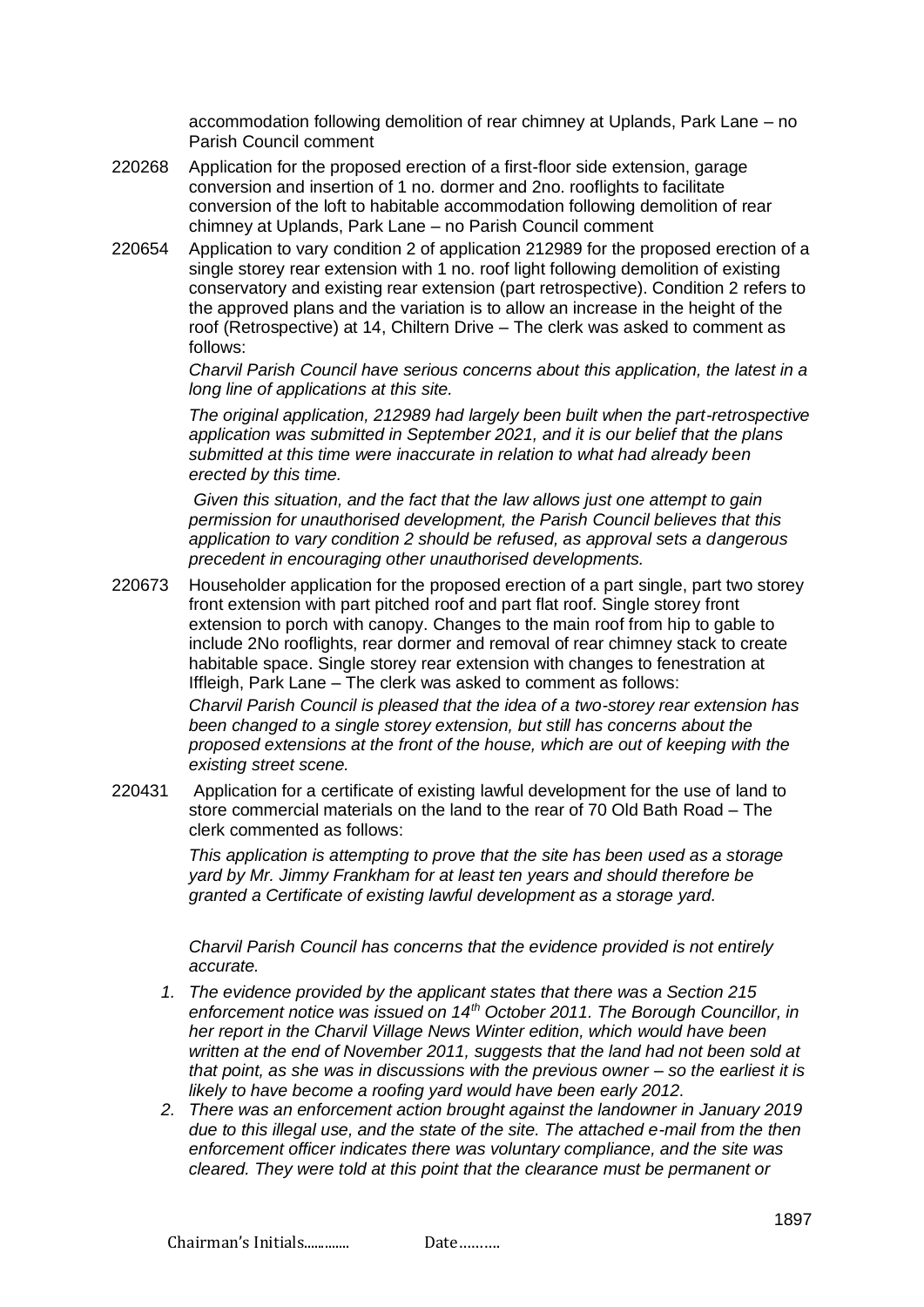further action would be considered. Given this was the case, there could not have *been continual use of the site as stated in the application.*

- *3. Over the next two years, however, the site returned to use, and in January 2021, case no. RFS/2021/086081 was opened. While it took a further eight months for a formal notice to be served, the case had been opened well under 10 years of the start date of the illegal use.*
- *4. The applicant states that he used it to store materials for his business, and occasionally had skips. Eyewitnesses report that at least three different roofing companies have been accessing the site in recent years – Ruscombe Roofing, Berkshire Roofing and Twyford Roofing. This suggests that there is more of a commercial element than just storing materials for his business.*
- *5. The application is for the land to the rear of 70 Old Bath Road, but the applicant also owns the land to the rear of No. 72. This land was used as a private garden when the applicant lived at No.72, and along with some building materials, there is*  also an old trampoline, and possibly other toys. The Council is concerned that if *the Borough does find in favour of the applicant, they will expand onto the area where there is no permission being sought. This situation needs to be regularised.*

The following Planning approvals were noted

- 214109 Application for the proposed erection of an infill front extension following demolition of existing front porch and replacement columns at 14, Chiltern Drive
- 220182 Householder application for the proposed garage conversion to create habitable accommodation, changes to fenestration, plus the insertion of 2no. roof lights at 25 Park View Drive South
- 220246 Householder application for the proposed single storey rear extension with 3No rooflights and garage conversion along with single storey front extension with 2No at Pebble Cottage, Milestone Avenue

The Following Tree Preservation Order Consent was noted

220508 Regulation 14(2) notification for works to protected tree(s) TPO-1383 -2011-T2. T2, Maple - Fell and replace (dead/dangerous) at 15c Charvil House Road **To note an update on the Platinum Trees and to decide whether to leave the number at 50, or to bring the number to 70, one for each year of the Queen's Reign**

> The trees from the Woodland Trust have been planted, some as part of the hedge at St Patrick's Recreation Ground and others where some trees had been felled near Simmons' Field. It was agreed that it would be fitting to plant another 20, probably to fill in more gaps in hedging on Parish Council managed lands, and more can be ordered from 4th April for planting this autumn.

The issue of a plaque for the Jubilee plantings was discussed, and it was agreed that Councillor Heath would investigate this. One idea was to put the plaque on a plinth near to the elm at East Park Farm, or to put the plaque onto the new pavilion, or the hall, as well as advertise the virtual plaques.

#### **To approve a draft Tree and hedge Policy and to approve the letter to be delivered to all residents who back onto the Parish Council-controlled part of East Park Farm**

Subject to some minor amendments, the policy was approved. It was agreed that the letter should concentrate on tree and vegetation issues, and that the Chair would amend it, and that once agreed by e-mail, it would be hand-delivered by two Councillors – the Chair and possibly Mike Heath, depending upon the timing.

### **22/7824 Amenities Committee**

## **To approve the modified wording of the Tennis Pass agreement**

This was approved subject to one minor amendment.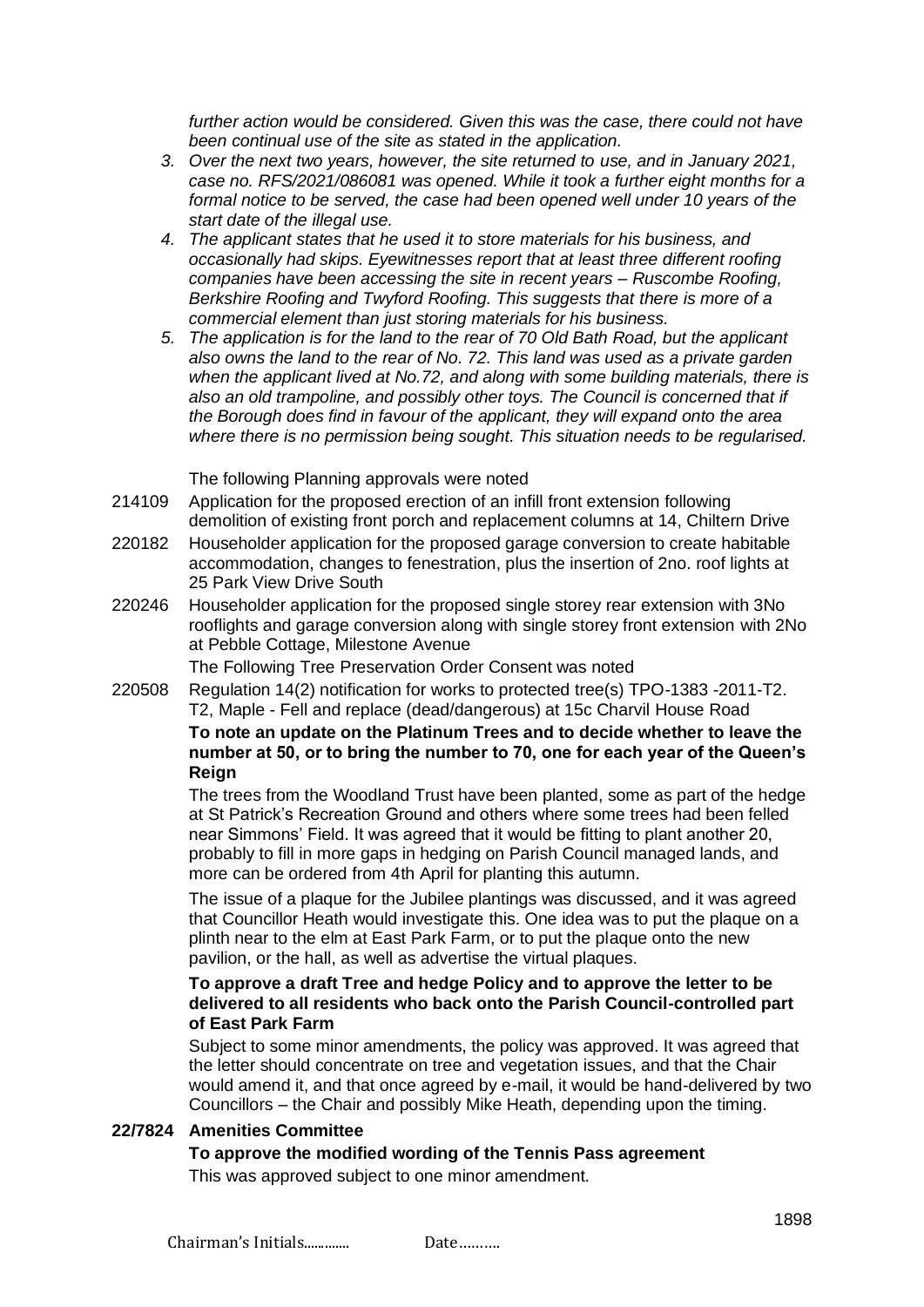#### **To note the offer of a bench from the Polehampton Trust and to consider placing it at St Patrick's Recreation Ground**

The Council were very appreciative of this offer and believe St Patrick's Recreation Ground to be an appropriate location. It was also noted that they will be in touch with Simon Bartlam of the Countryside service regarding the planting of some trees in Charvil.

#### **To note the destruction of the Parish Council Notice Board by Scottish and Southern Electricity, and the steps being taken to rectify this**

This was done so that the power could be restored to several households, and Scottish and Southern Electricity have agreed to repair the footpath restriction, and to install the new board that the Council have on order when it arrives, and that this should be done in the next two weeks.

#### **To decide on which date the Council will move to summer opening times for the East Park Farm car park**

It was decided that the gates would be open until 8pm from Sunday 27th March as that fits in with the beginning of British Summer Time.

### **To hear an idea about providing a jogging track at East Park Farm**

The idea from Councillor Sutlieff was to provide a paved route using the existing paths round the school, tennis courts and car park. To create a loop, this would mean surfacing the stretch of grass between the school and the service road and providing a proper pedestrian route round the barrier on the service road but could be done and would be cheaper than installing a path right round the playing field. It was suggested Council approach Wokingham Borough Council to see how much it would cost to create a proper path between the school entrance and the service road, and if deemed feasible, Council would consult with residents on this idea.

#### **22/7825 Report from the Borough Councillor**

Borough Councillor Akhtar ran through issues he has been dealing with on behalf of residents, including more bins in the Country Park; getting wheelchair access through areas where there was none; pushing for Charvil in Bloom; chasing John Halsall on the East Park Farm Lease; trying to get the hedge on Milestone Avenue repaired; and getting the hedgehog signs put up around the village. The Chair raised concerns about the way the wheelchair access had been achieved, and it was agreed that the accesses would be monitored in case of bike accidents.

#### **Items for Consideration**

#### **22/7826 To hear an update on the Neighbourhood Plan Progress**

The analysis of the surveys is going well, with the last 20% still to be done. The next meeting on 1st April will formulate the working groups based on the five themes identified, with an aim to launching them after Easter. *Clerk's note: because of Covid, the meeting on 1st April was cancelled, with the next meeting scheduled for the 22nd of April.*

## **22/7827 To consider progress with the Platinum Jubilee Plans** Councillor Walker will provide further details of the Treasure Hunt for the next meeting.

#### **22/7828 To consider what issues may need publicising this month**

The issues that need publicising include reporting on the Neighbourhood Plan, the appointment of an architect for the feasibility study and initial plans for the pavilion, the idea of a focus group on the pavilion project consisting of interested residents and users, the idea of increasing the Queen's Green Canopy in Charvil to 70 trees, the publication of the Tree and Hedge Policy, not to chop trees in public